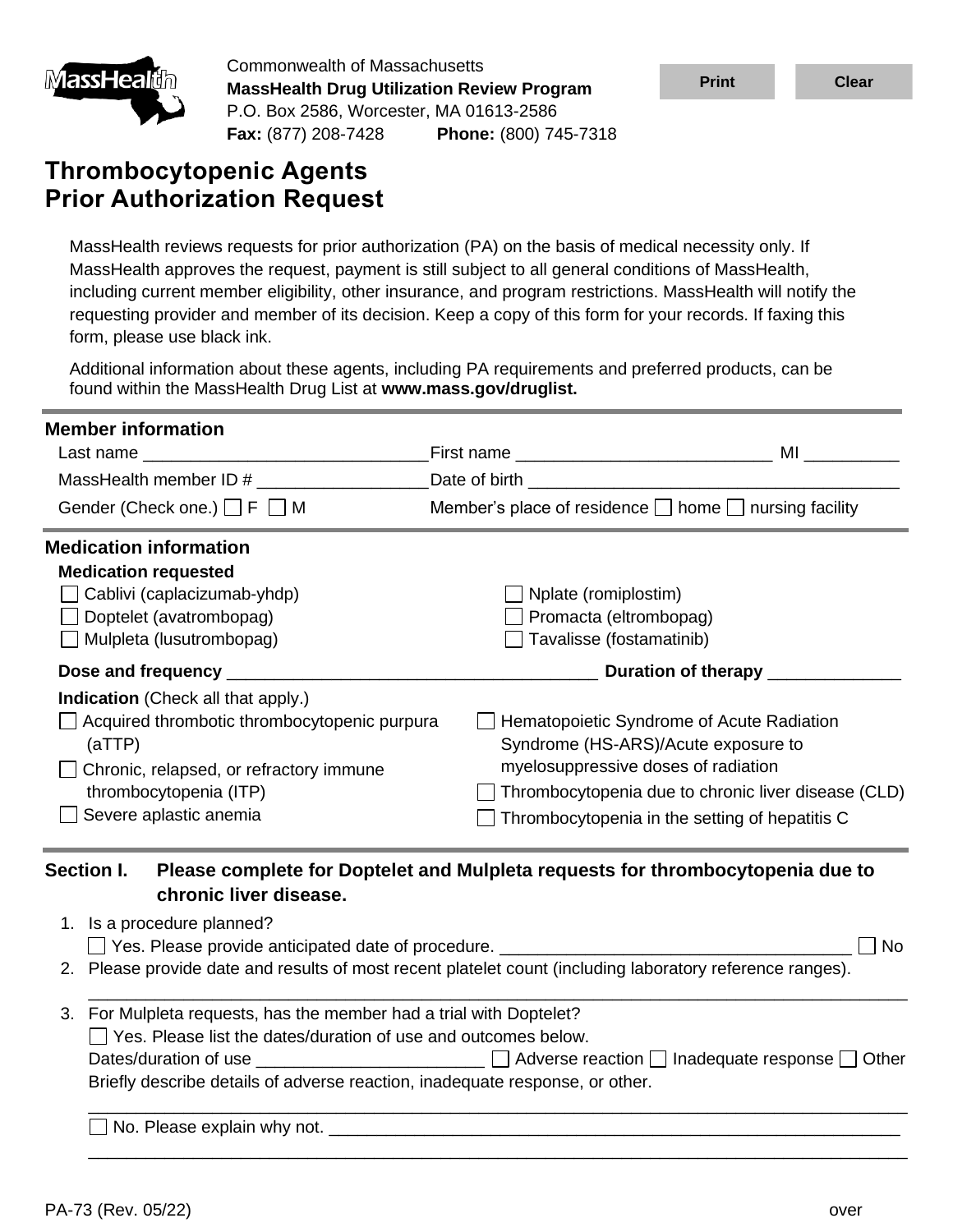|    | Section II. Please complete for Doptelet, Nplate, Promacta, and Tavalisse requests for chronic,<br>relapsed or refractory ITP.                                                                                                                                                                                                                                                                                                                                 |
|----|----------------------------------------------------------------------------------------------------------------------------------------------------------------------------------------------------------------------------------------------------------------------------------------------------------------------------------------------------------------------------------------------------------------------------------------------------------------|
|    | 1. Please provide date and results of most recent platelet count (including laboratory reference ranges). For<br>platelet count > 30,000 cells/mcL, describe medical necessity for platelet elevation.                                                                                                                                                                                                                                                         |
|    | 2. Has the member had a trial with a corticosteroid or immunoglobulin therapy?<br>$\Box$ Yes. Please list the drug name, dates/duration of use, and outcomes below.<br>Did the member experience any of the following? $\Box$ Adverse reaction $\Box$ Inadequate response $\Box$ Other<br>Briefly describe details of adverse reaction, inadequate response, or other.                                                                                         |
|    | No. Please explain why not. ____________<br>3. Has the member had a splenectomy? $\Box$ Yes $\Box$ No<br>4. For Doptelet, Nplate, and Tavalisse requests, has the member had a trial with Promacta?<br>$\Box$ Yes. Please list the dates/duration of use and outcomes below.<br>Dates/duration of use _______________________ □ Adverse reaction □ Inadequate response □ Other<br>Briefly describe details of adverse reaction, inadequate response, or other. |
|    |                                                                                                                                                                                                                                                                                                                                                                                                                                                                |
|    | Section III. Please complete for Promacta requests for thrombocytopenia in the setting of<br>hepatitis C.<br>1. Please provide date and results of most recent platelet count (including laboratory reference ranges).                                                                                                                                                                                                                                         |
|    | 2. Is the member currently on interferon therapy? [ ] Yes. Please provide start date. ______________<br>$\Box$ No<br>3. For members not currently on interferon therapy, does the treatment plan include initiation of therapy with<br>interferon? $\Box$ Yes $\Box$ No                                                                                                                                                                                        |
|    | Section IV. Please complete for Promacta requests for severe aplastic anemia.<br>1. Please provide date and results of most recent platelet count (including laboratory reference ranges).                                                                                                                                                                                                                                                                     |
|    | 2. Has the member had a trial with anti-thymocyte globulin (ATG)?<br>$\Box$ Yes. Please list the dates/duration of use and outcomes below.<br>Dates/duration of use ________________________ □ Adverse reaction □ Inadequate response □ Other<br>Briefly describe details of adverse reaction, inadequate response, or other.                                                                                                                                  |
| 3. | Has the member had a trial with cyclosporine?<br>Yes. Please list the dates/duration of use and outcomes below.<br>$\Box$ Adverse reaction $\Box$ Inadequate response $\Box$ Other<br>Briefly describe details of adverse reaction, inadequate response, or other.                                                                                                                                                                                             |
|    | 4. For use of Promacta in combination with ATG and cyclosporine, please provide clinical rationale.                                                                                                                                                                                                                                                                                                                                                            |

\_\_\_\_\_\_\_\_\_\_\_\_\_\_\_\_\_\_\_\_\_\_\_\_\_\_\_\_\_\_\_\_\_\_\_\_\_\_\_\_\_\_\_\_\_\_\_\_\_\_\_\_\_\_\_\_\_\_\_\_\_\_\_\_\_\_\_\_\_\_\_\_\_\_\_\_\_\_\_\_\_\_\_\_\_\_